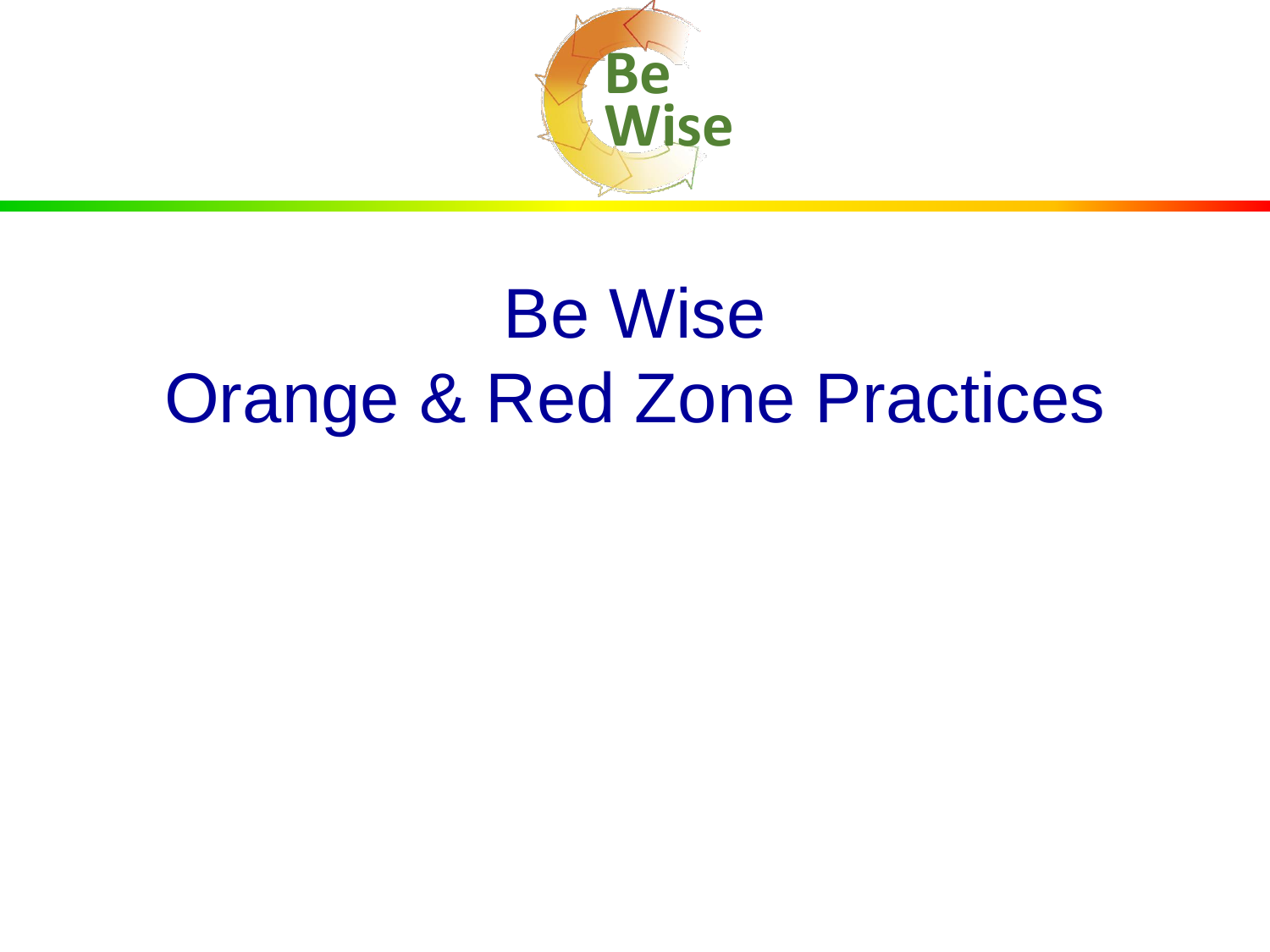

# The Be Wise Program Goals:

**to help people be their best selves, together, so that we can give the best care possible to our patients** 



**A**ccountability | **S**tewardship | **P**rofessionalism | **I**ntegrity | **R**espect | **E**xcellence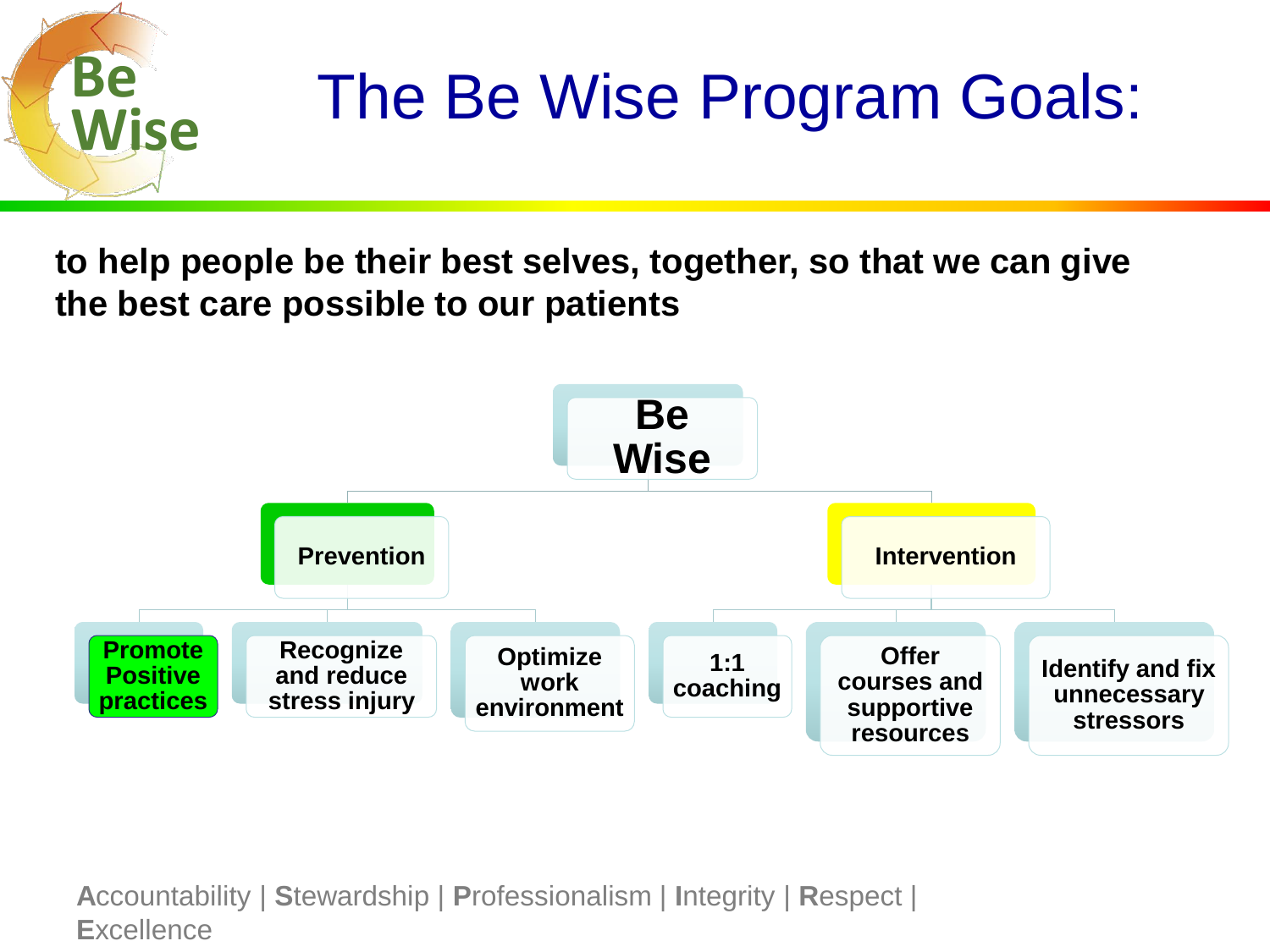

# The Be Wise Approach

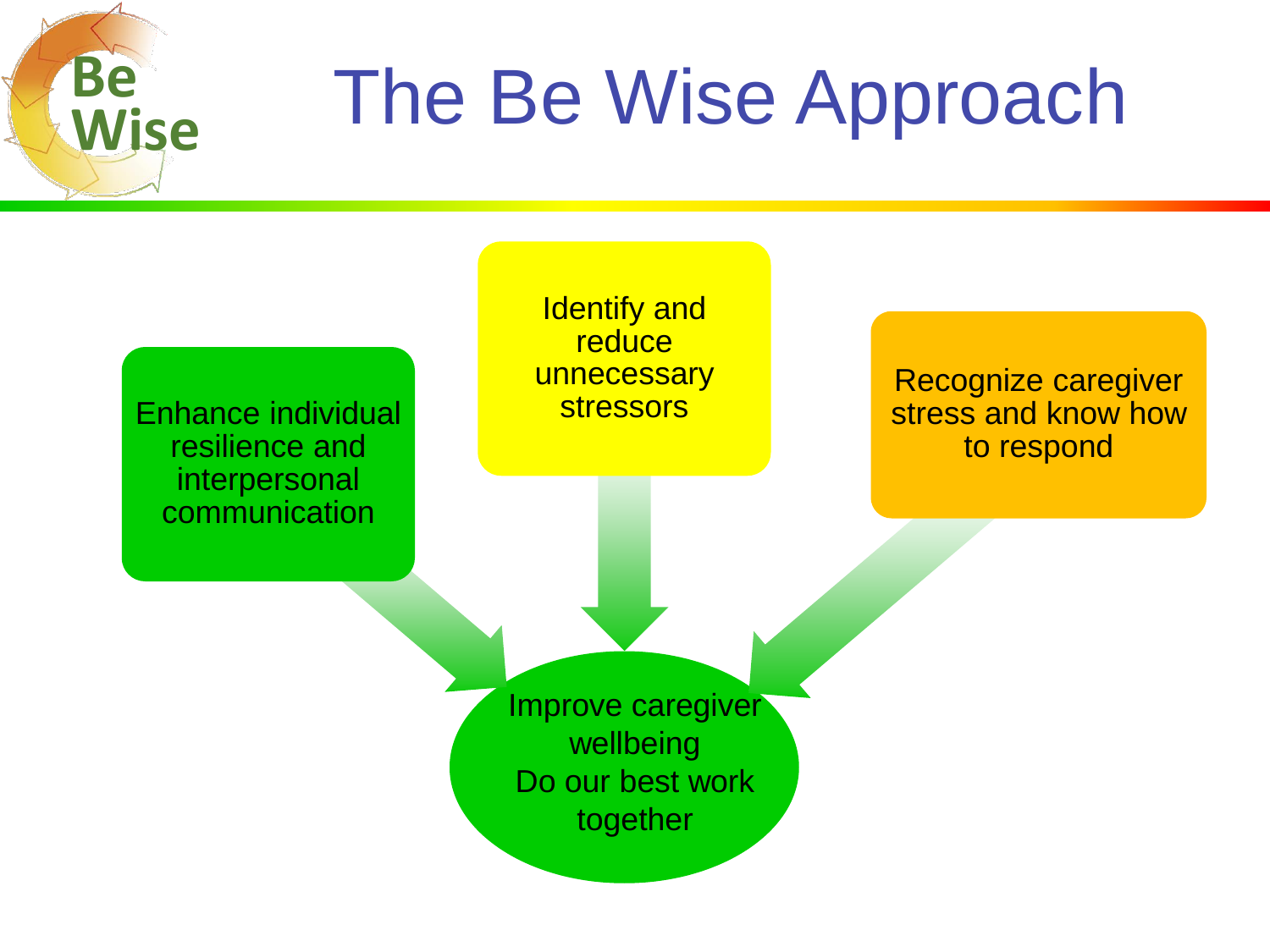

## Enhancing resilience and communication

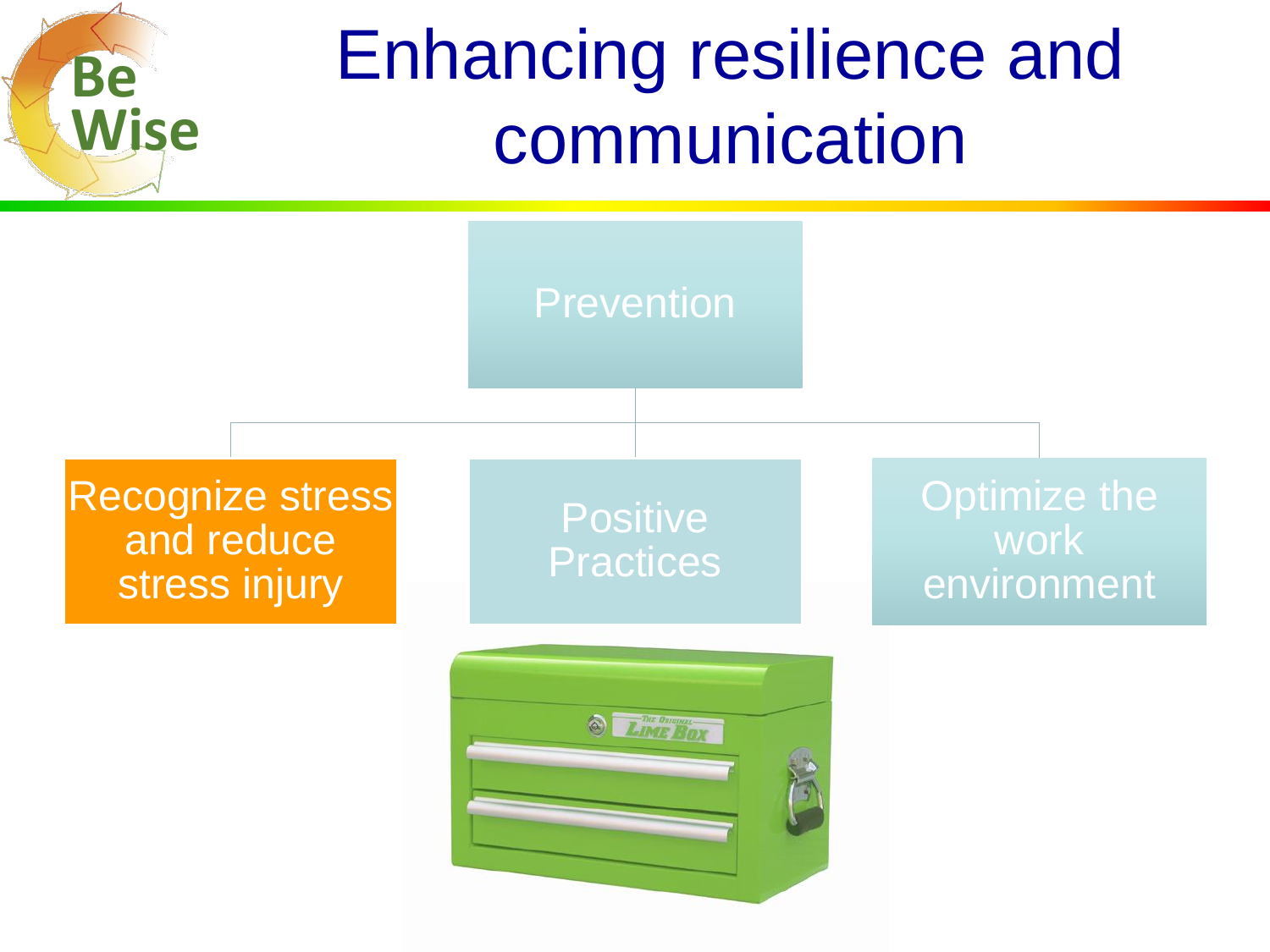# **Be Wise**

# Major Concepts

| <b>READY</b><br>(Green)                                                                                                                                      | <b>REACTING</b><br>(Yellow)                                                                                                    | <b>INJURED</b><br>(Orange)                                                                                                     | ПL<br>(Red)                                                                                                                                                                  |
|--------------------------------------------------------------------------------------------------------------------------------------------------------------|--------------------------------------------------------------------------------------------------------------------------------|--------------------------------------------------------------------------------------------------------------------------------|------------------------------------------------------------------------------------------------------------------------------------------------------------------------------|
| • Good to go<br>• Well trained<br>• Prepared<br>• Fit and<br>focused<br><b>Cohesive units</b><br>& ready<br>families                                         | <b>Distress or</b><br>impairment<br>• Mild and<br>transient<br>• Anxious,<br>irritable, or<br>sad<br><b>Behavior</b><br>change | • More severe or<br>persistent<br>distress or<br>impairment<br>• Leaves lasting<br>memories,<br>reactions, and<br>expectations | <b>· Stress injuries</b><br>that don't heal<br>without help<br>• Symptoms<br>persist for<br>many weeks.<br>get worse, or<br>initially get<br>better and then<br>return worse |
| Stresso<br><b>Unit Leader</b><br>Individual, Shipmate, Family<br><b>Caregiver</b><br><b>Responsibility</b><br><b>Responsibility</b><br><b>Responsibility</b> |                                                                                                                                |                                                                                                                                |                                                                                                                                                                              |

#### **Stress Continuum**

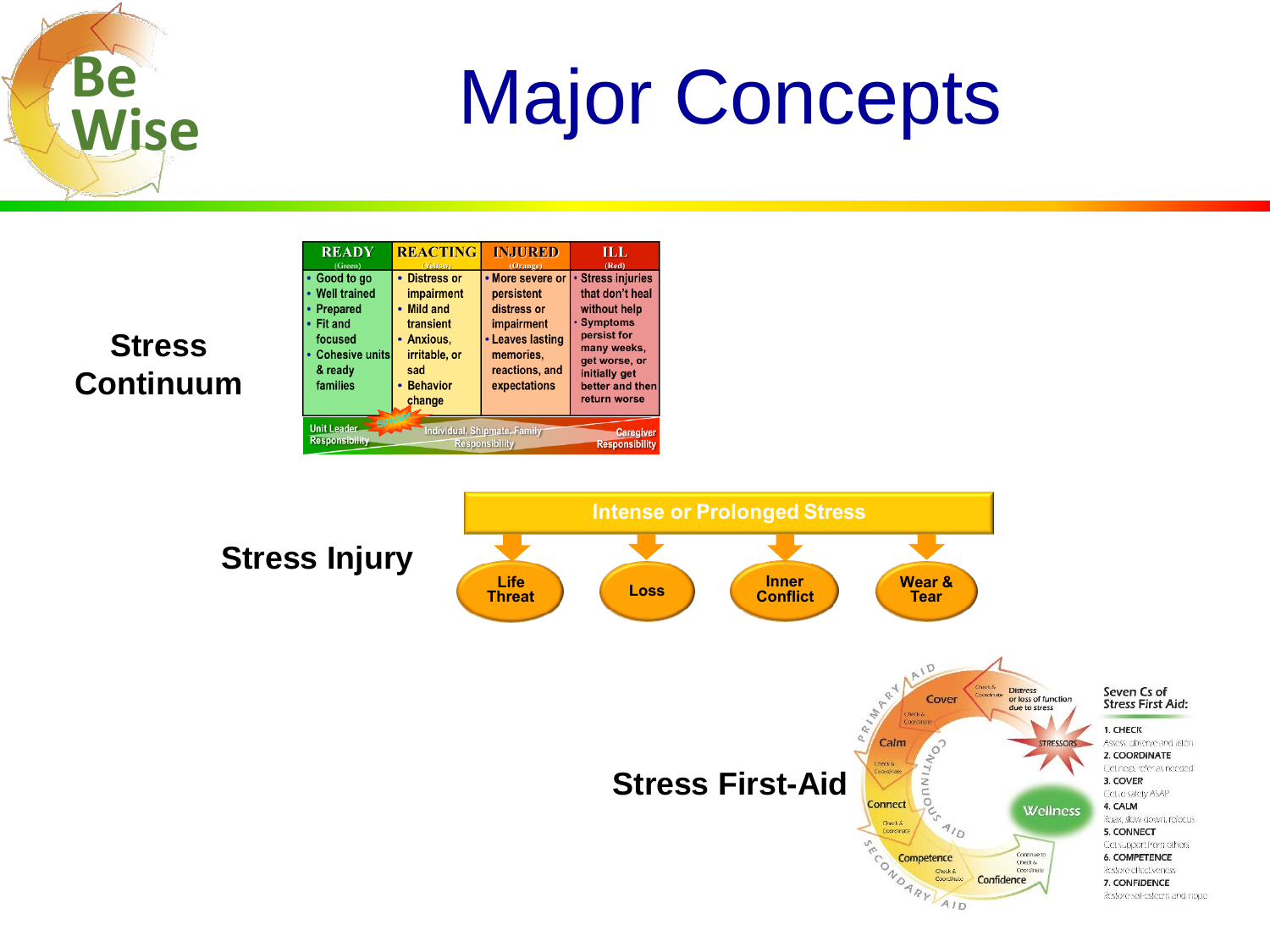### Recognize Stress Zone Transitions: Demand::Resource Balance

**Be** 

**Wise**

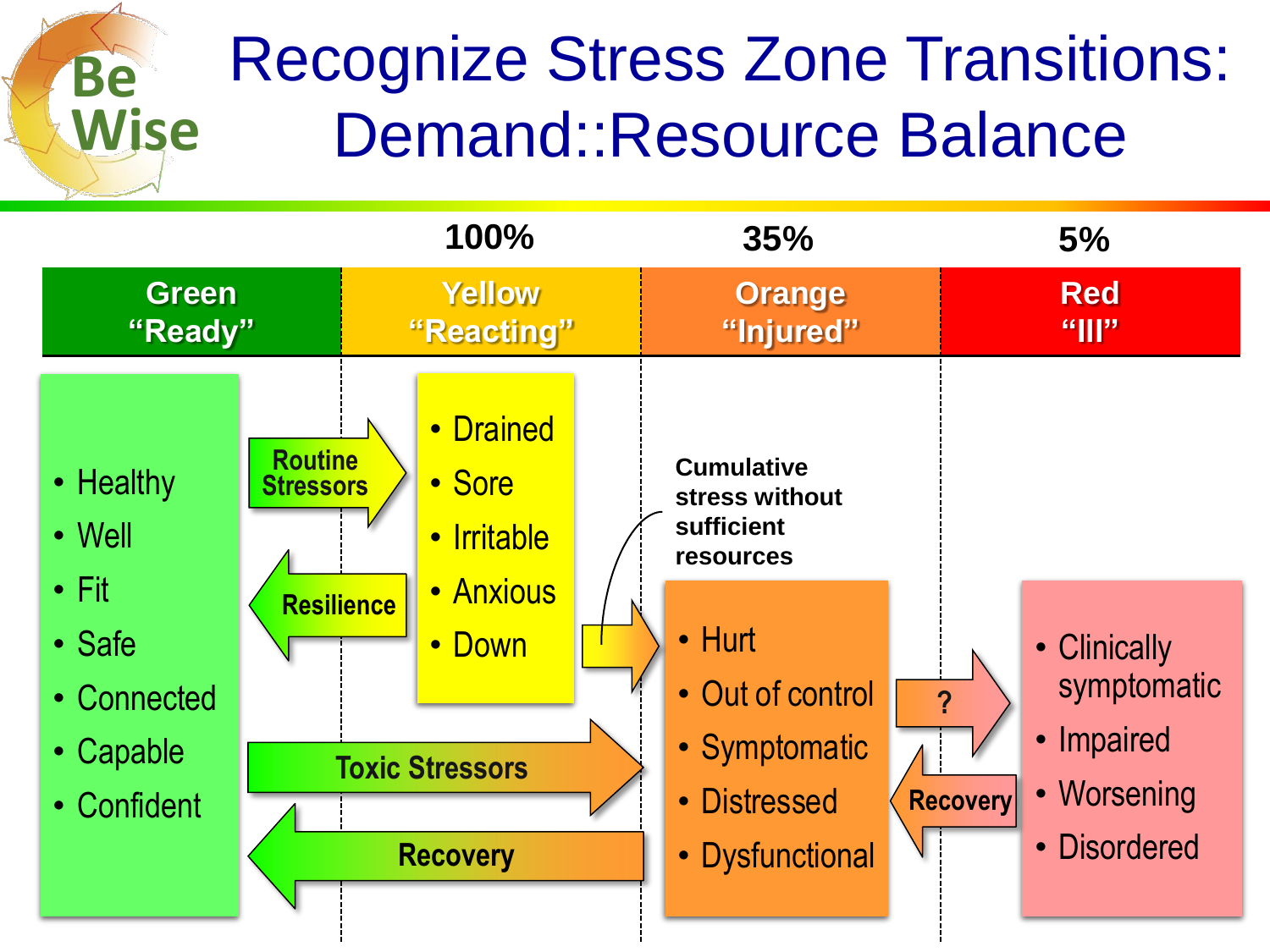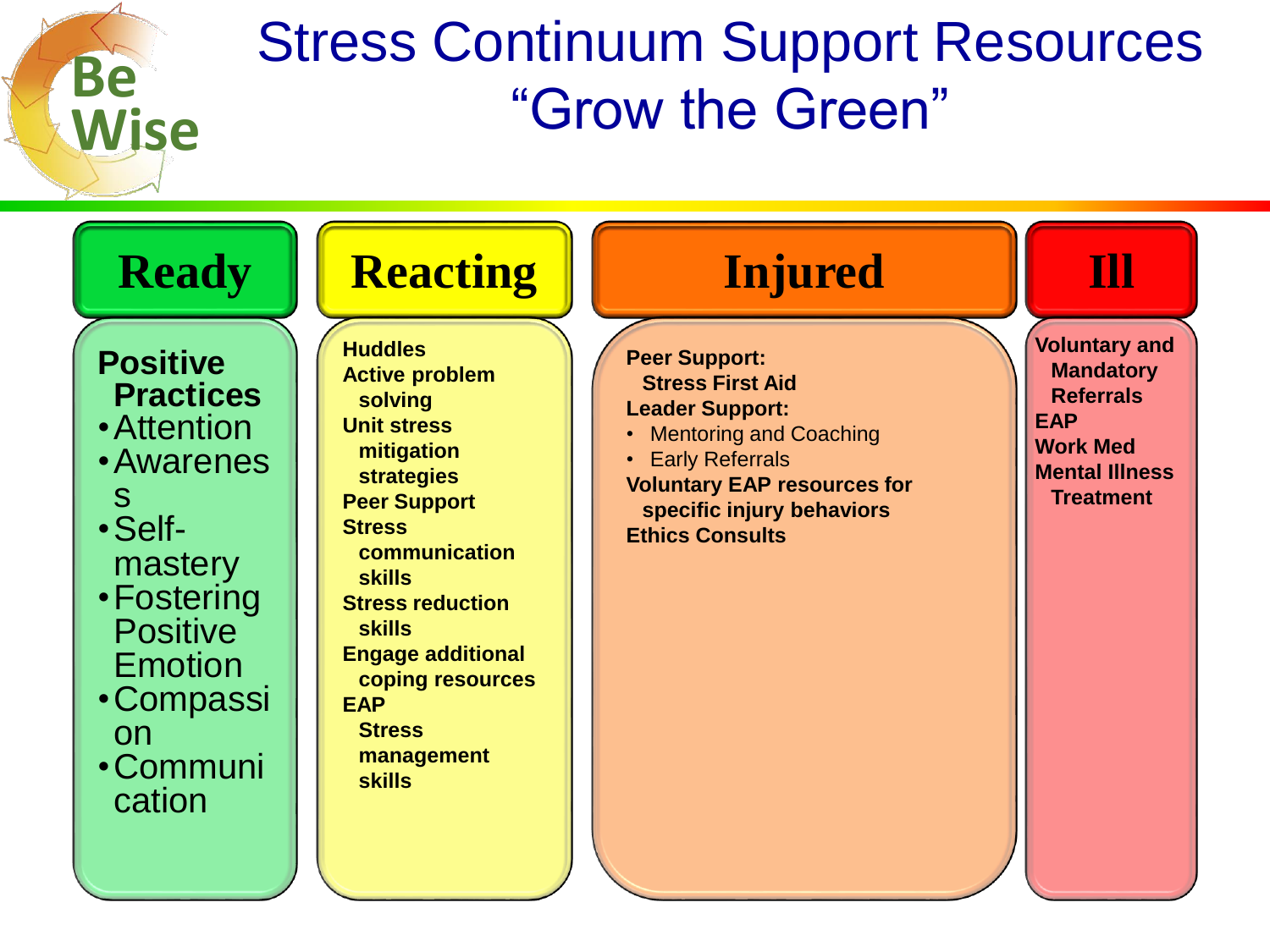

•

•

•

•

Referral Context

What ways do we expect coaches to be engaged in stress behavior conversation?

- Rarely as the initial observer
- Often with second or third hand information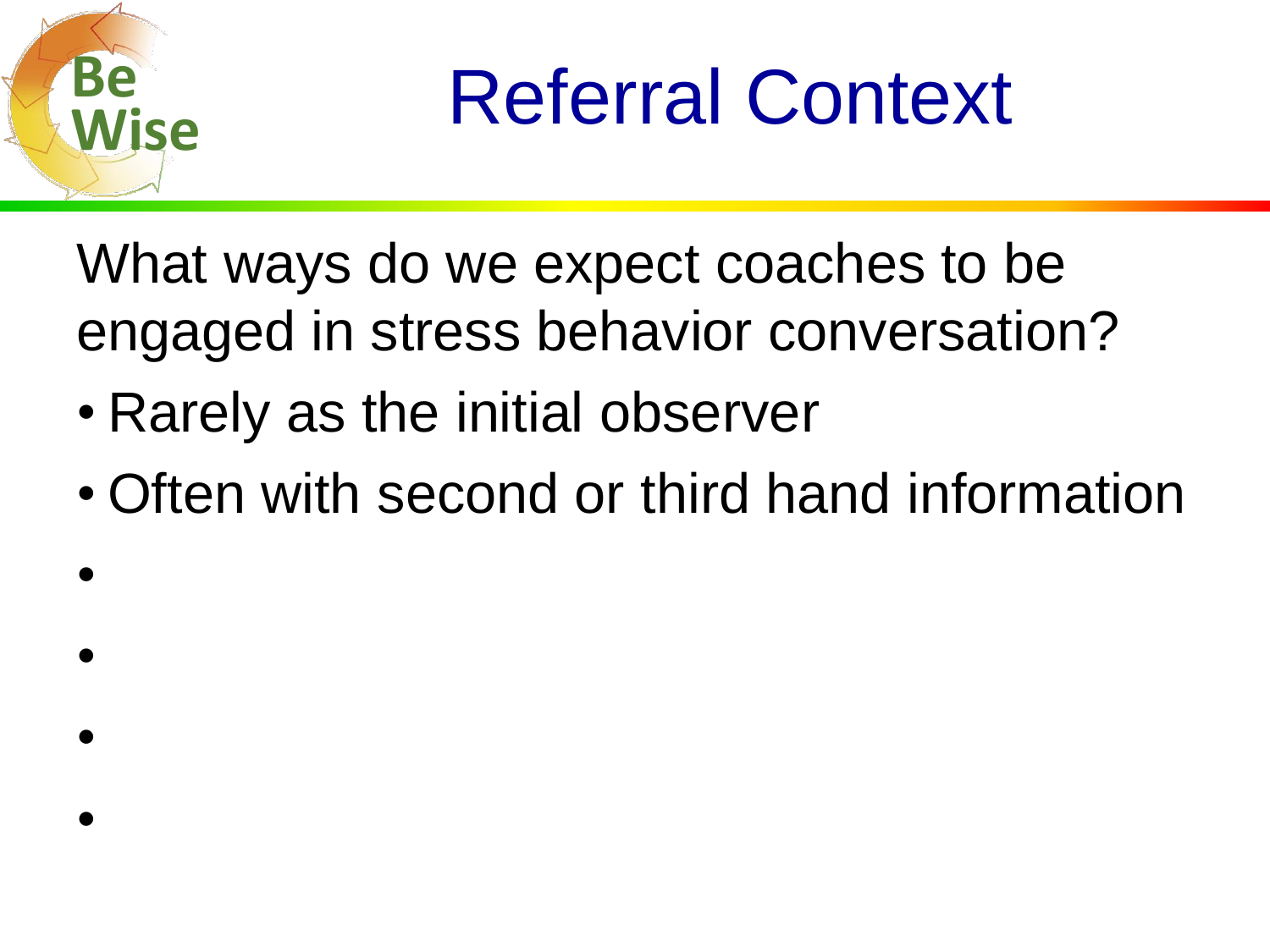### **Wise** "Be Wise" Unit/Individual Assessment

Over the past (time frame):

**Be** 

- 1. What has been your greatest challenges, hassles, or frustrations?
- 2. What has been your greatest reward, success, or positive experience?
- 3. What does it mean to be a (name role) in the work you do?

Follow-up assessment determines next set of actions. Offer support, provide coping information, refer for next level of service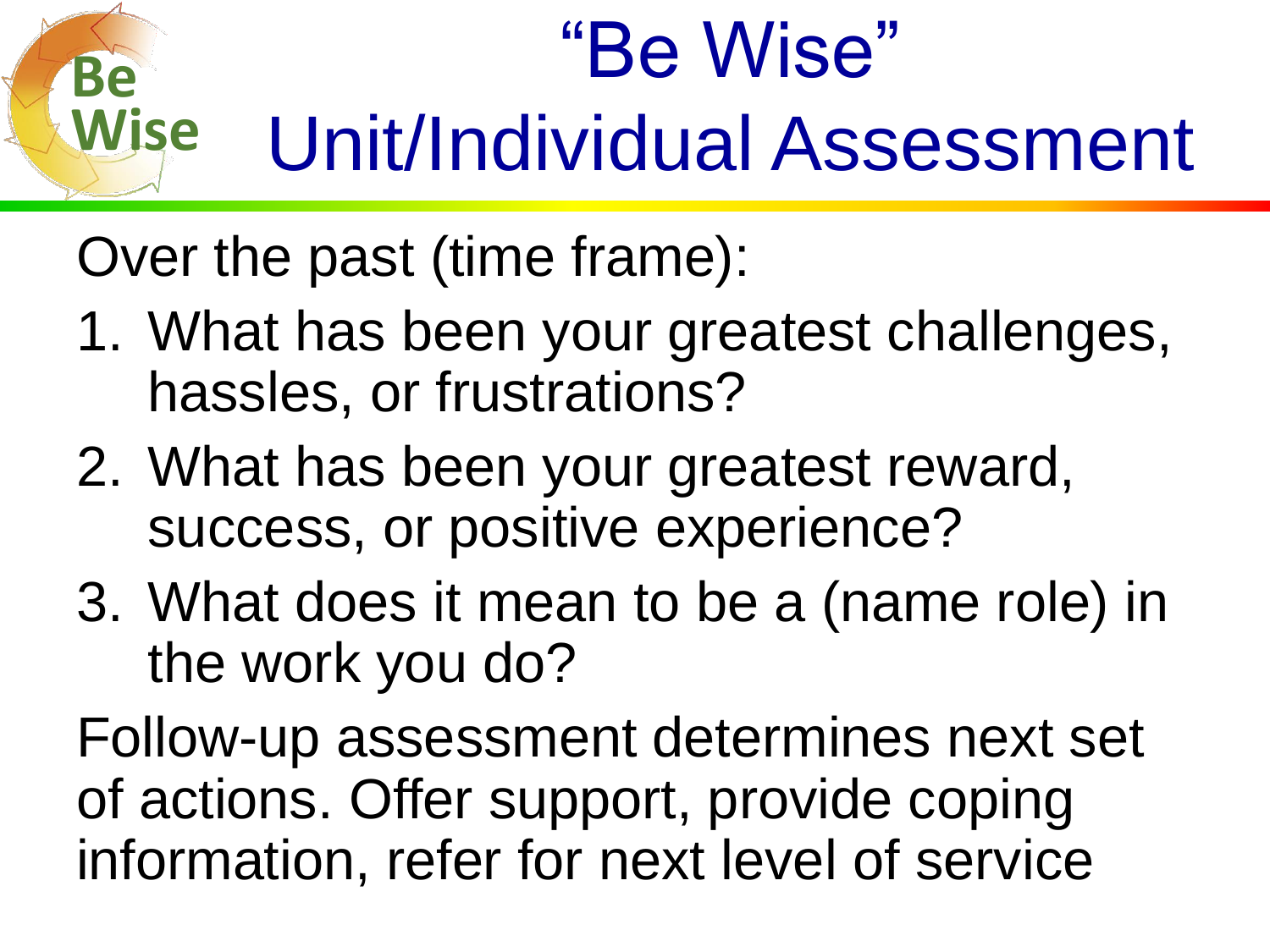

OSCAR Communication SFA: Check

**O**bserve **S**tate Observations **C**larify Role **A**sk Why **R**espond with guided options



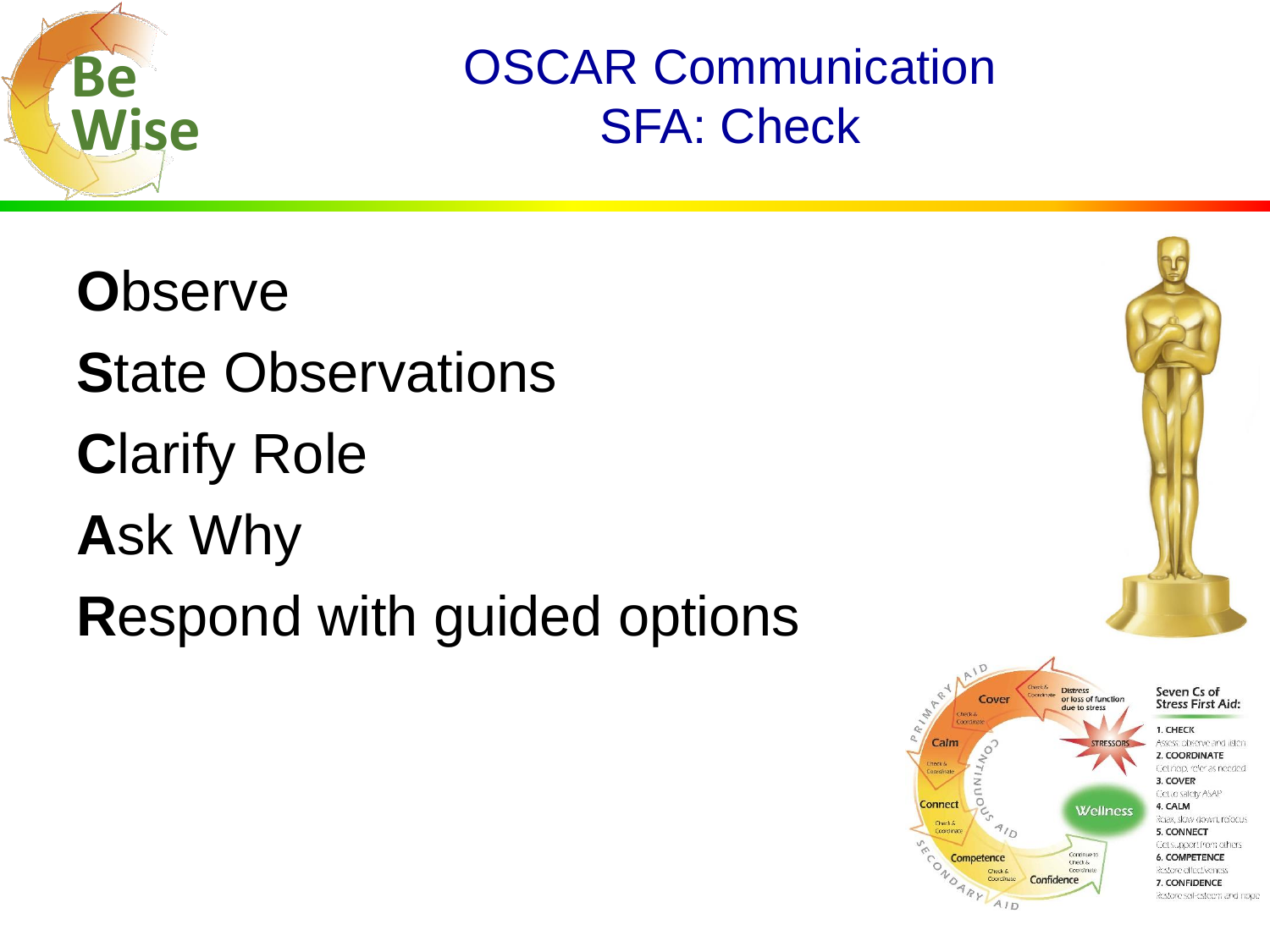

### OSCAR Assessment Assessing for an Observing Ego

**O**bserve **S**tate Observations What behaviors led to our conversation today? **C**larify Role What was your role (job/task/goal)? What was the other person's role (job/task/goal)? **A**sk Why Was there a point in the interaction/relationship where you had a sense this is not going in the right direction? Or Knowing what you know now; would you do anything differently?

**R**espond with guided options

What would resolution look like to you?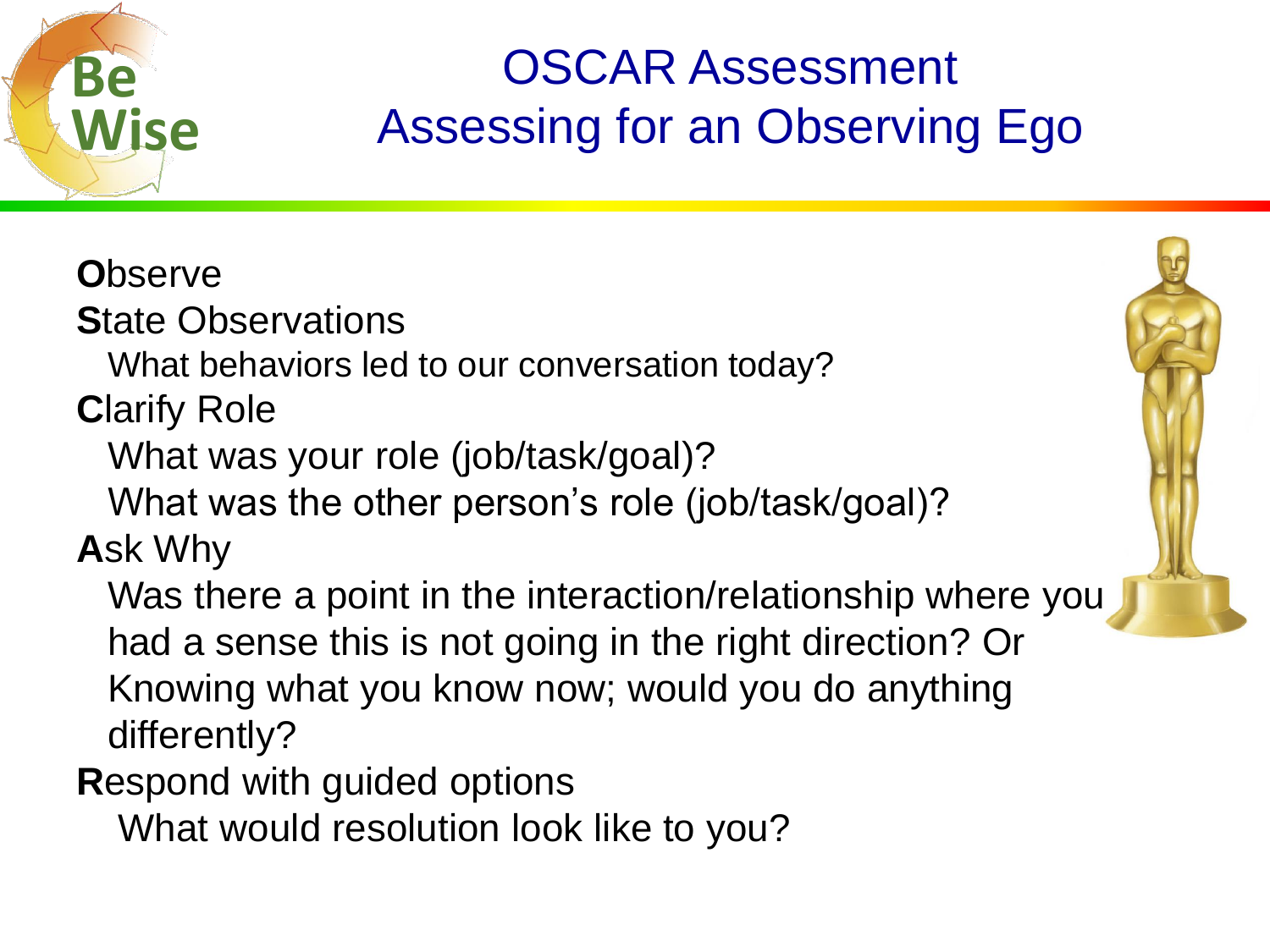

(OSCAR Communication) Individual Coaching Tool

#### **O**bserve:

Actively observe behaviors; look for patterns.

#### **S**tate Observations:

All attention to the behaviors; just the facts without interpretations or judgments.

### **C**larify Role:

State why you are concerned about the behavior. Validates why you are addressing the issue.

### **A**sk Why:

Seek clarification; try to understand the other person's perception of the behaviors.

#### **R**espond:

Clarify concern if indicated. Discuss desired behaviors. State options in behavioral terms.